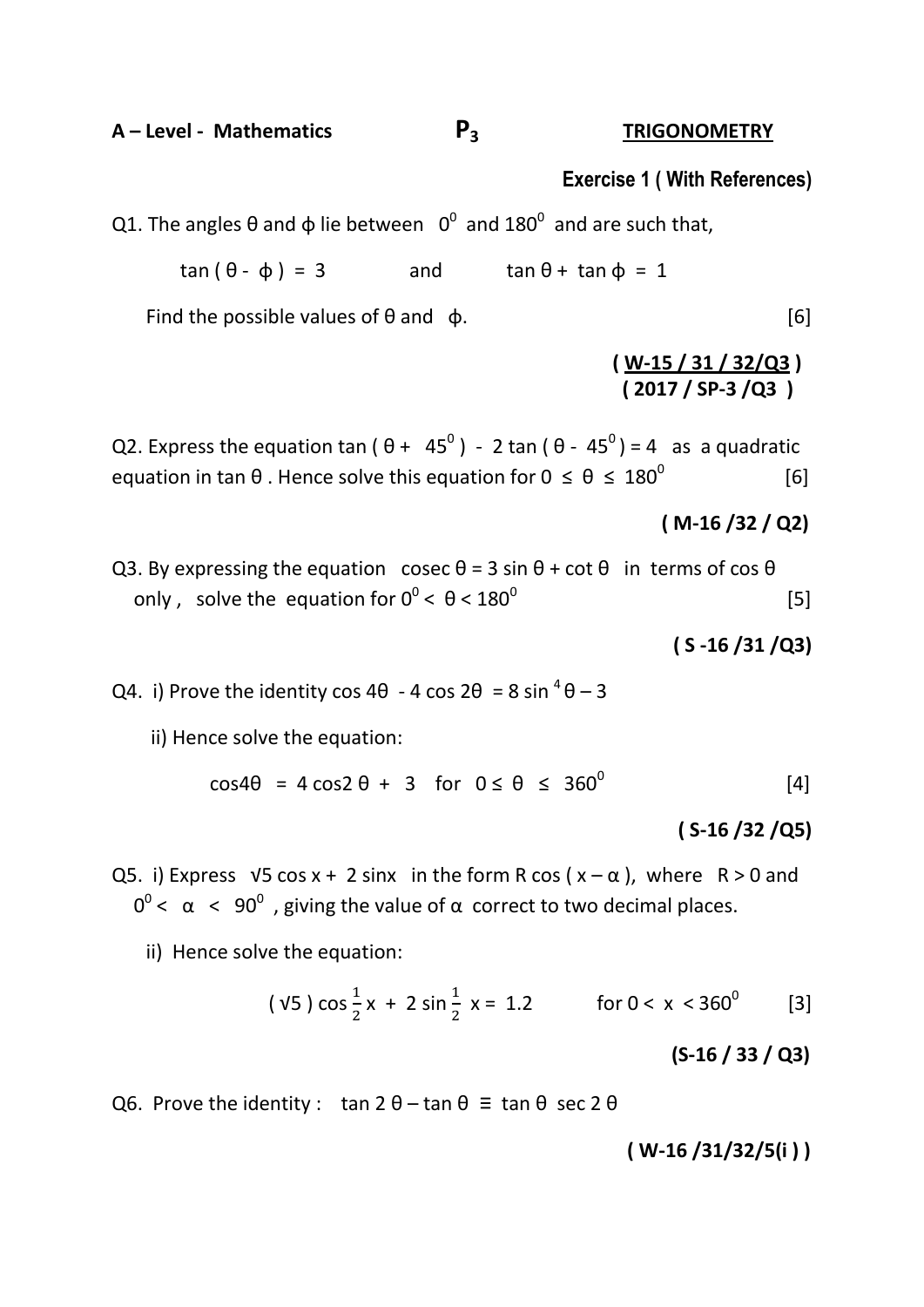Q7. Express the equation :  $\sec\theta = 3 \cos\theta + \tan\theta$  as a quadratic equation in sin θ. Hence solve the equation for  $-90^{\circ}$  ≤ θ ≤ 90<sup>0</sup> [5]

## **( W-16 /31/32/Q3)**

Q8. Express the equation cot2  $\theta = 1 + \tan \theta$  as a quadratic equation in tan  $\theta$ . Hence solve the equation for  $0^0 < \theta < 180^0$  $[6]$ 

**( W-16 /33/Q3)**

Q9. The angles A and B are such that :

Sin (A + 45<sup>0</sup>) = (2 √2) cos A and 4 sec<sup>2</sup> B + 5 = 12 tan B, without using a calculator, find the exact value of  $tan(A - B)$  [8]

 **( W-15 /33/Q6 )**

Q10. Solve the equation :

$$
7\cos x - 6\sin 2x = 0
$$
 for  $0 \le x \le \pi$  [5]

#### **( S-15 /31/Q4)**

Q11. i) Express  $3 \sin \theta + 2 \cos \theta$  in the form R sin ( $\theta + \alpha$ ), where R > 0,

 $0^0$  < θ < 90<sup>0</sup>, stating the exact value of R and giving the value of α correct to 2 decimal places.

ii) Hence solve the equation :

 $3 \sin \theta + 2 \cos \theta = 1$ , for  $0^\circ < \theta < 180^\circ$ [3]

**( S-15/32/Q4 )**

Q12. Solve the equation :

 $\cot 2 x + \cot x = 3$ for  $0^0 < \theta < 180^0$ [2]

#### **( S-15 /33 /Q3)**

Q13. i) Simplify: sin 2  $\alpha$ . sec  $\alpha$ 

ii) Given that 3 cos  $2\beta + 7 \cos \beta = 0$ , find the exact value of cos  $\beta$  [3]

#### **( S-14 /31/Q1)**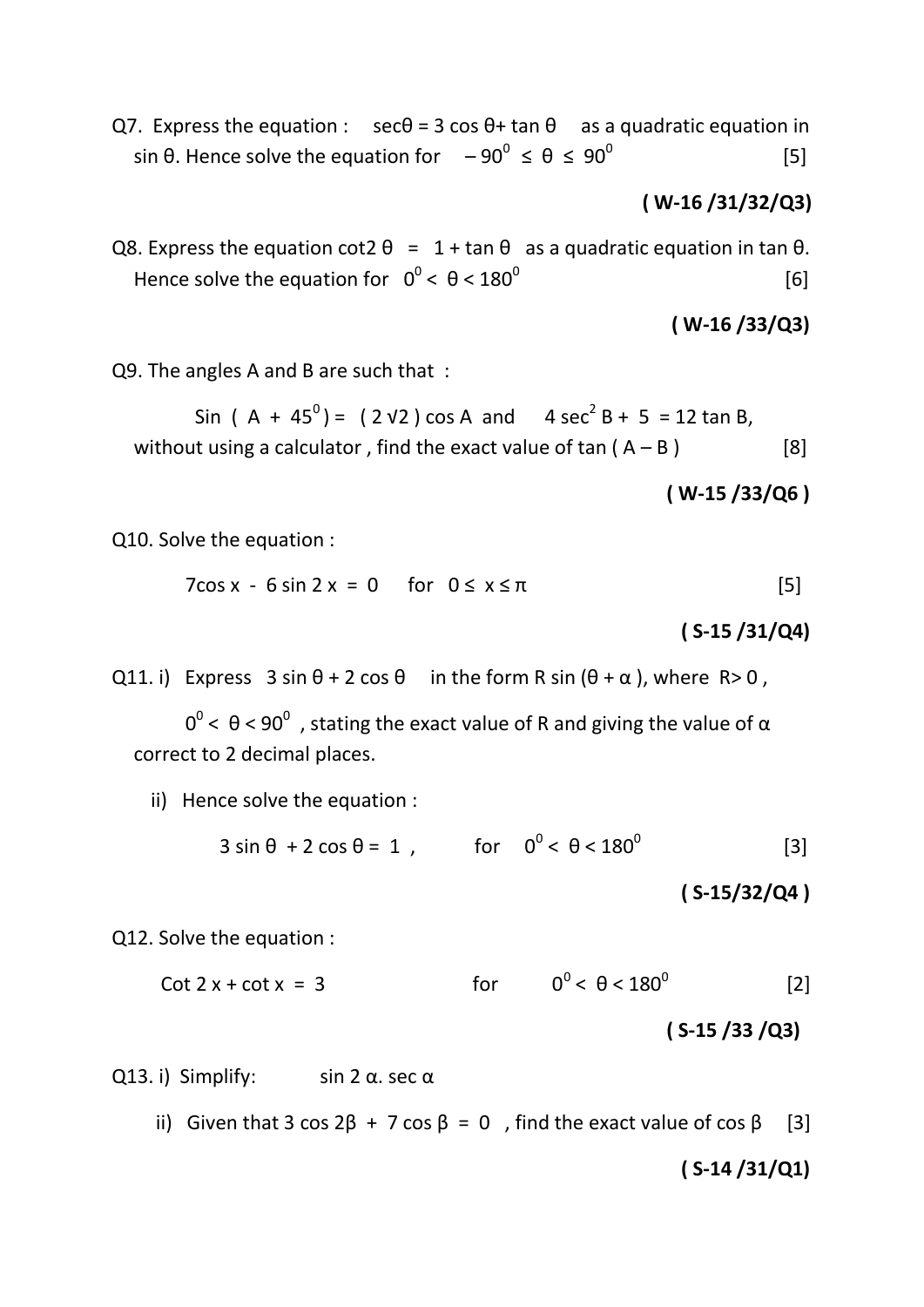Q14. i) By sketching the graph of  $y = \csc x$  and  $y = x (\pi - x)$  for  $0 < x < \pi$ , show that the equation cosec  $x = x (\pi - x)$  has exactly two real roots in the interval  $0 < x < \pi$ . [3]

ii) Show that the equation cosecx = x ( $\pi$  – x) can be written in the form

$$
x = \frac{1+x^2 \sin x}{\pi \sin x} \tag{2}
$$

iii) The two real roots of the equation cosec  $x = x (\pi - x)$  in the interval  $0 < x < \pi$  are denoted by  $\alpha$  and  $\beta$ , where  $\alpha < \beta$ 

a) Use the interative formula :

$$
X_{n+1} = \frac{1 + x_n^2 \sin x_n}{\pi \sin x_n}
$$

to find  $\alpha$  correct to 2 decimal places. Give the result of each iteration to 4 decimal places. [3]

b) Deduce the value of  $\beta$  correct to 2 decimal places. [1]

#### **( S-14 /31/Q8)**

Q15. Solve the equation  $\cos(x + 30^\circ) = 2 \cos x$  for  $-180^\circ < x < 180^\circ$ [5]

#### **( S-14/32/Q3)**

Q16. i) Show that the equation tan ( $x - 60^{\circ}$ ) + cot  $x = \sqrt{3}$  can be written in the form 2 tan  $x^2$ x +  $\sqrt{3}$  tan x - 1 = 0 [3]

ii) Hence solve the equation tan  $(x - 60^\circ) + \cot x = \sqrt{3}$  for

$$
0^0 < x < 180^0 \tag{3}
$$

#### **( S-14 /33/Q3)**

Q17. i) By first expanding sin ( $2\theta + \theta$ ), show that :

$$
\sin 3 \theta = 3 \sin \theta - 4 \sin^3 \theta \tag{4}
$$

ii) Show that, after making the substitution  $x = \frac{2}{3}$  $\frac{\sin \theta}{\sqrt{3}}$  the equation  $x^3 - x + \frac{1}{6}$  $\frac{1}{6}$  V3 = 0 can be written in the form sin 3  $\theta = \frac{3}{4}$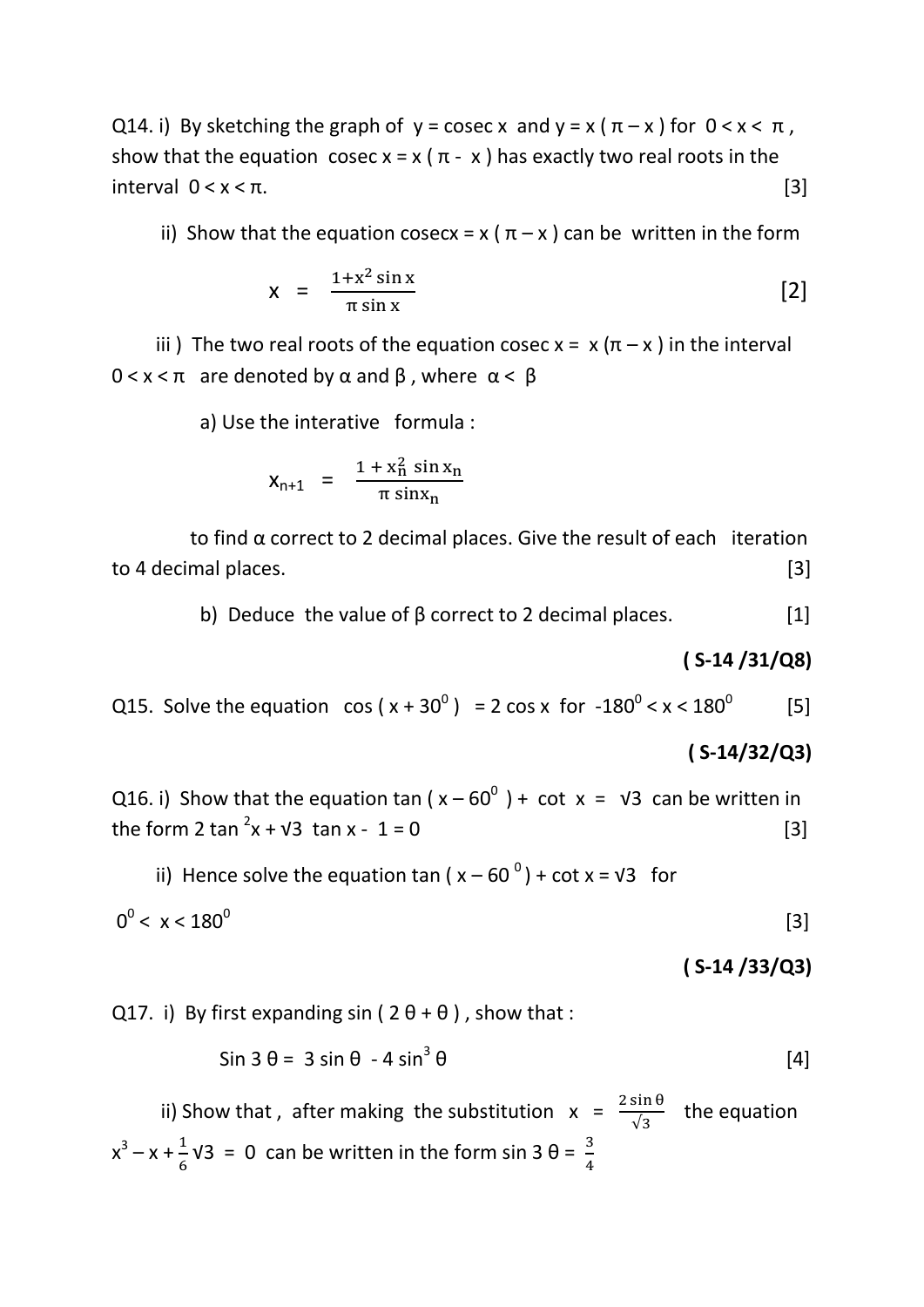iii) Hence solve the equation :  $x^3 - x + \frac{1}{6}$  $\frac{1}{6}$ V3 = 0 giving your answer to correct 3 significant figures. [4]

# **( W-14 /31/32/Q8)**

Q18. i) Show that 
$$
cos(\theta - 60^0) + cos(\theta + 60^0) \equiv cos\theta
$$
 [3]

ii) Given that 
$$
\frac{\cos(2x-60^\circ) + \cos(2x+60^\circ)}{\cos(x-60^\circ) + \cos(x+60^\circ)} = 3
$$
 find the exact value of cos x

 $[4]$ 

#### **( W-14 /33/Q4)**

Q19. Prove that  $\cot \theta + \tan \theta = 2 \csc 2\theta$  [3]

#### **( W-13 /31/32/Q5(i))**

Q20. i) Given that sec  $\theta$  + 2 cosec  $\theta$  = 3 cosec 2  $\theta$ , show that :

$$
2\sin\theta + 4\cos\theta = 3
$$
 [3]

ii) Express 2 sin  $θ + 4 cos θ$  in the form R sin  $(θ + α)$ , where R > 0 and  $0^0$  < α < 90<sup>0</sup>, giving the value of α correct to 2 decimal places. [3]

iii) Hence solve the equation sec $\theta$  + 2 cosec $\theta$  = 3 cosec 2  $\theta$  for  $0^0$  <  $\theta$  < 360<sup>0</sup>

## $[4]$

#### **( W-13 /33/Q7)**

Q21. i) Express 4 cos  $\theta$  + 3 sin  $\theta$  in the form Rcos ( $\theta$  -  $\alpha$ ), where R > 0 and o <  $\alpha < \frac{\pi}{2}$  $\frac{\pi}{2}$ . Giving the value of α correct to 4 decimal places.  $[3]$ ii) Hence solve the equation  $4 \cos \theta + 3 \sin \theta = 2$  for  $0 < \theta < 2\pi$  [4]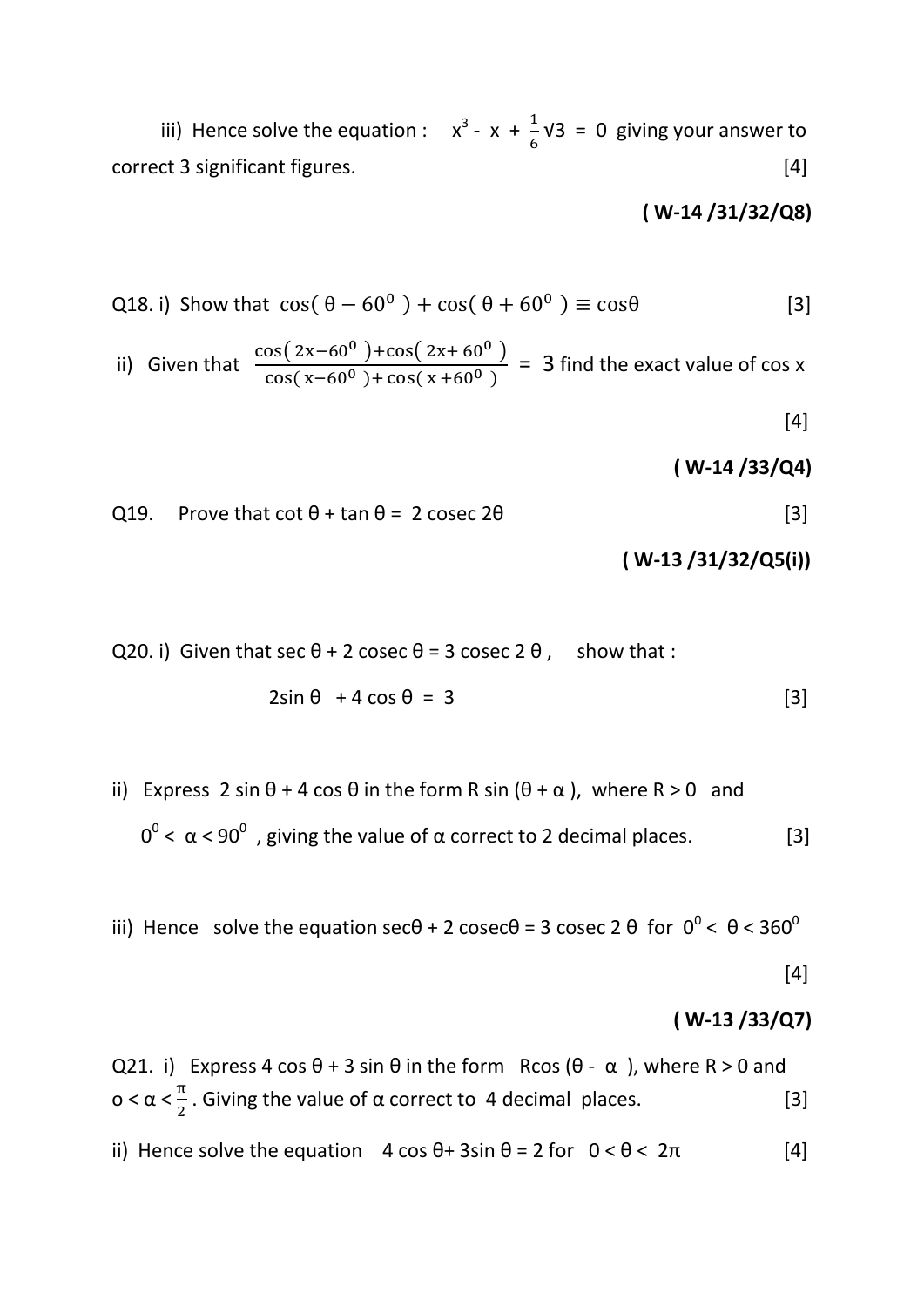# **( S-13 /31/Q9)**

Q22. i) By expanding cos ( $x + 45^0$ ), express cos ( $x + 45^0$ ) -  $\sqrt{2}$  sin x in the form R cos ( $x + \alpha$ ), where R> 0 and  $0^{\circ} < \alpha < 90^{\circ}$ . Give the value of R correct to 4 significant figures and the value of  $\alpha$  correct to 2 decimal places. [5]

ii) Hence solve the equation :  $\cos(x + 45^\circ)$  -  $\sqrt{2} \sin x = 2$  for  $0^\circ < x < 360^\circ$ 

$$
[4]
$$

**( S-13 /32/Q7)**

Q23. i) Solve the equation : tan 2 x = 5 cot x, for  $0^0 < x < 180^0$ [5]

ii) Express  $\sqrt{3} \cos x + \sin x$  in the form Rcos  $(x - \alpha)$ , where R > 0 and  $0 < \alpha < \frac{\pi}{2}$ , giving the exact value of R and  $\alpha$  [3]

**( S-13 /33/Q3,4(i) )**

Q24. Solve the equation : cosec  $2\theta = \sec\theta + \cot\theta$  for  $0^{\circ} < x < 360^{\circ}$  [6] **( S-12 /32/Q4)**

- Q25. It is given that equation  $tan 3x = k tan x$ , when k is a constant and tan  $x \neq 0$ 
	- i) By first expanding tan ( $2x + x$ ), show that :

$$
(3 k-1) tan2x = k-3
$$
 [4]

- ii) Hence solve the equation tan 3 x = k tan x , when k = 4 for  $0^0$  < x <  $180^0$  $[3]$
- iii) Show that the equation tan  $3x = k \tan x$  has no roots in the interval  $0^{\circ}$  < x < 180<sup>°</sup> when k = 2. [1]

**( S-12 /33/Q6)**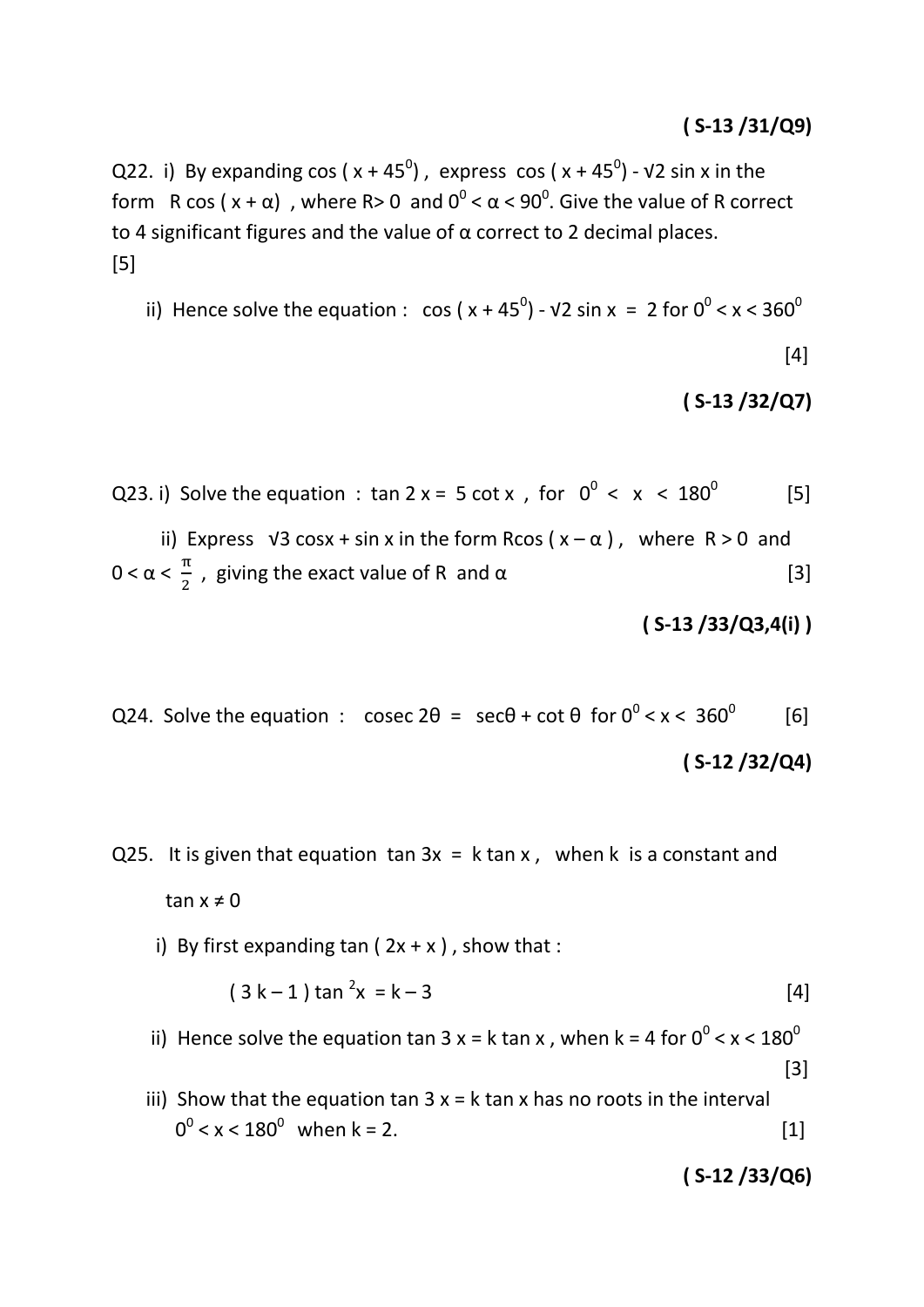Q26. Solve the equation : sin ( $\theta$  + 45<sup>0</sup>) = 2 cos ( $\theta$ - 30<sup>0</sup>) for 0<sup>0</sup> < x < 180<sup>0</sup> [5] **( W-12 /31/32/Q3)**

Q27. i) Express 24 sin  $\theta$  – 7 cos  $\theta$  in the form :

R sin (  $\theta$  - α ), where R > 0 and 0 <  $\alpha$  < 90<sup>0</sup>. Give the value of  $\alpha$  correct to 2 decimal places. [3]

ii) Hence find the smallest positive value of  $\theta$  satisfying the equation :

 $24 \sin \theta - 7 \cos \theta = 17$  [2]

**( W-12 /33/Q2)**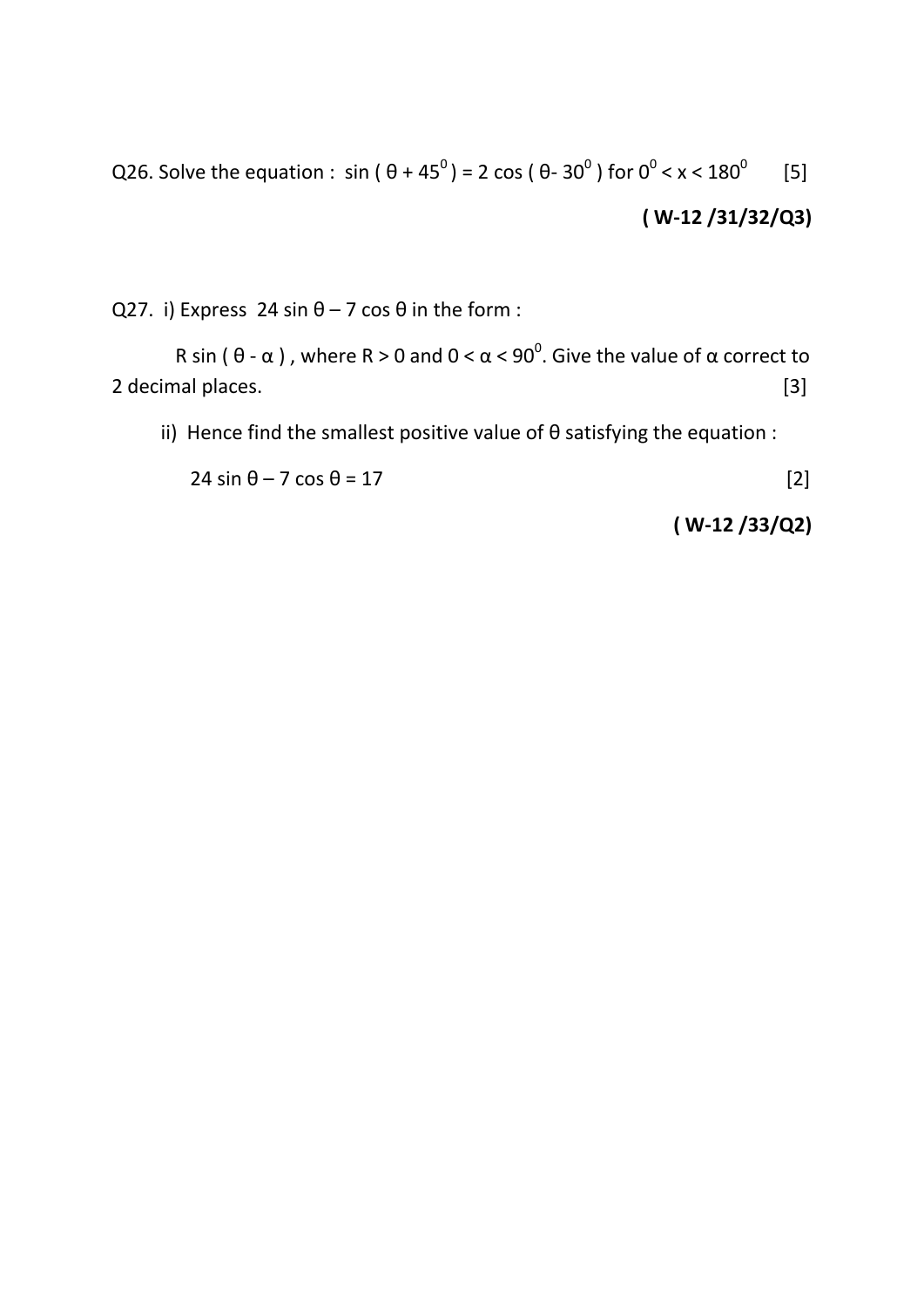**A – Level - Mathematics P3 TRIGONOMETRY**

# **Exercise 1(With References) (ANSWERS)**

| Q1. $\theta = 135^{\circ}$ and $\phi = 63.4^{\circ}$  | Q2. $\theta = 28.7^{\circ}$ or 165.4 <sup>0</sup>                                            |
|-------------------------------------------------------|----------------------------------------------------------------------------------------------|
| Or $\theta = 53.1^{\circ}$ and $\phi = 161.6^{\circ}$ |                                                                                              |
| Q3. $\theta = 131.8^{\circ}$                          | Q4. $\theta = 68.5^{\circ}$ , 111.5 <sup>o</sup> , 248.5 <sup>o</sup> and 291.5 <sup>o</sup> |
| Q5. $x = 216.5^{\circ}$                               | Q6. Prove                                                                                    |
| Q7. $\theta = -41.8^{\circ}$                          | Q8. $\theta = 135^{\circ}$ or $18.4^{\circ}$                                                 |
| $\frac{3}{11}$<br>Q9.                                 | Q10. 0.623, 1.57 and 2.52 rad.                                                               |
| Q11. i) $\sqrt{(13)} \sin (\theta + 33.69^\circ)$     | Q12. $x = 24.9^0$ or $98.8^0$                                                                |
| ii) $\theta = 130.2^{\circ}$                          |                                                                                              |
| Q13. i) $x = 2 \sin \alpha$                           | Q14. i) $y = \csc x$ and $y = x(\pi - x)$                                                    |
| ii) $\cos\beta = \frac{1}{3}$                         | Coce 26<br>$2 - 46$<br>$\alpha$<br>0                                                         |
| Q15. $x = -66.2^{\circ}$ or 113.8 <sup>0</sup>        | Q16. ii) $x = 21.6^{\circ}$ or 128.4 <sup>o</sup>                                            |
| Q17. iii) $x = 0.322$ , 0.799 and $-1.12$             | Q18. ii) $\frac{1}{4}(3 - \sqrt{17})$                                                        |
| Q19. Proof                                            | Q20. ii) R = $\sqrt{20}$ , $\alpha$ = 63.44                                                  |
|                                                       | iii) 74.4 <sup>0</sup> or 338.7 <sup>0</sup>                                                 |